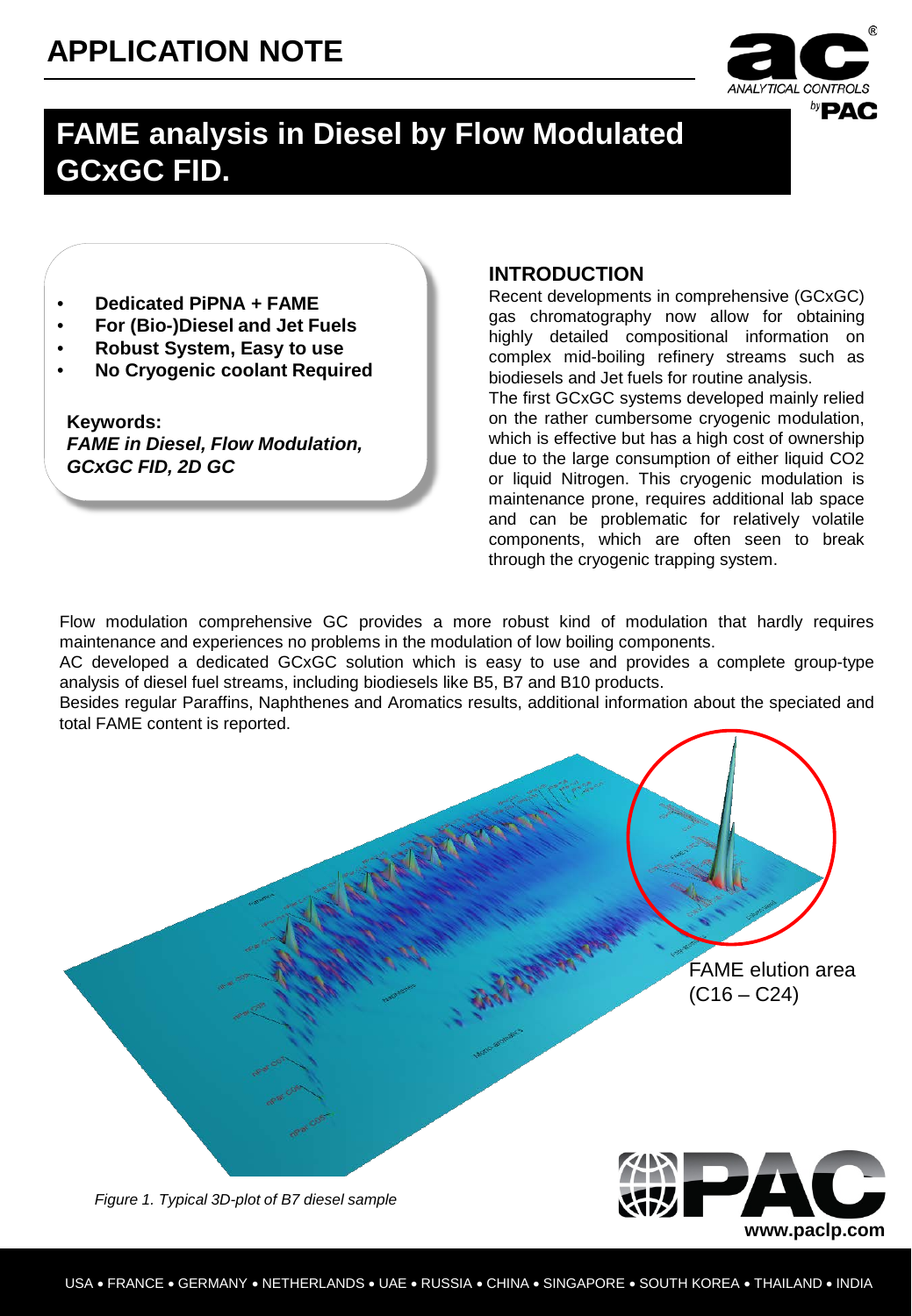

A novel way of flow modulation was developed with the scope of improving peak width and resolution. Compare Figure 2a vs 2b, with the lower picture representing the improved modulation set-up.

The flow modulation was further optimized for the analysis of diesel by tuning column lengths, column phase, column coating, column flows and GC oven programming. These system parameters are all critical in obtaining proper modulation and since the modulator is the heart of every GCxGC system they are vital for getting accurate results.

For the Group-Type Analysis (PiPNA) in Diesel, reversed phase chromatography was preferred to maximize separation between the different chemical groups, so a polar column was used as a first dimension colu, and a non-polar in the second.



*Figure 2a and 2b. Examples of Standard Flow Modulation (top chromatogram) and improved Flow Modulation (bottom chromatogram) of Cyclohexane*

#### **RESULTS**

The analysis of diesel on the AC optimized flow modulated GCxGC, as presented in this application note, yields total Paraffins, n-Paraffins, iso-Paraffins, total Naphthenes, mono-Aromatics, poly-Aromatics and total Aromatics (PiPNA) results plus the analysis of speciated and total FAME.

Quantitative calculation is done by the use of theoretical response factors, except for FAME's. FAME response factors are calibrated externally (see figure 3). Consecutively the calculated results are normalized for optimum accuracy and precision.

 $0.240$  $C220$ **FAME's**  $C18:0$  $C18:1$  $C18.2$ 16:0

*Figure 3: FAME calibration sample to determine individual FID response factors and 1st and 2nd dimension retention times* 



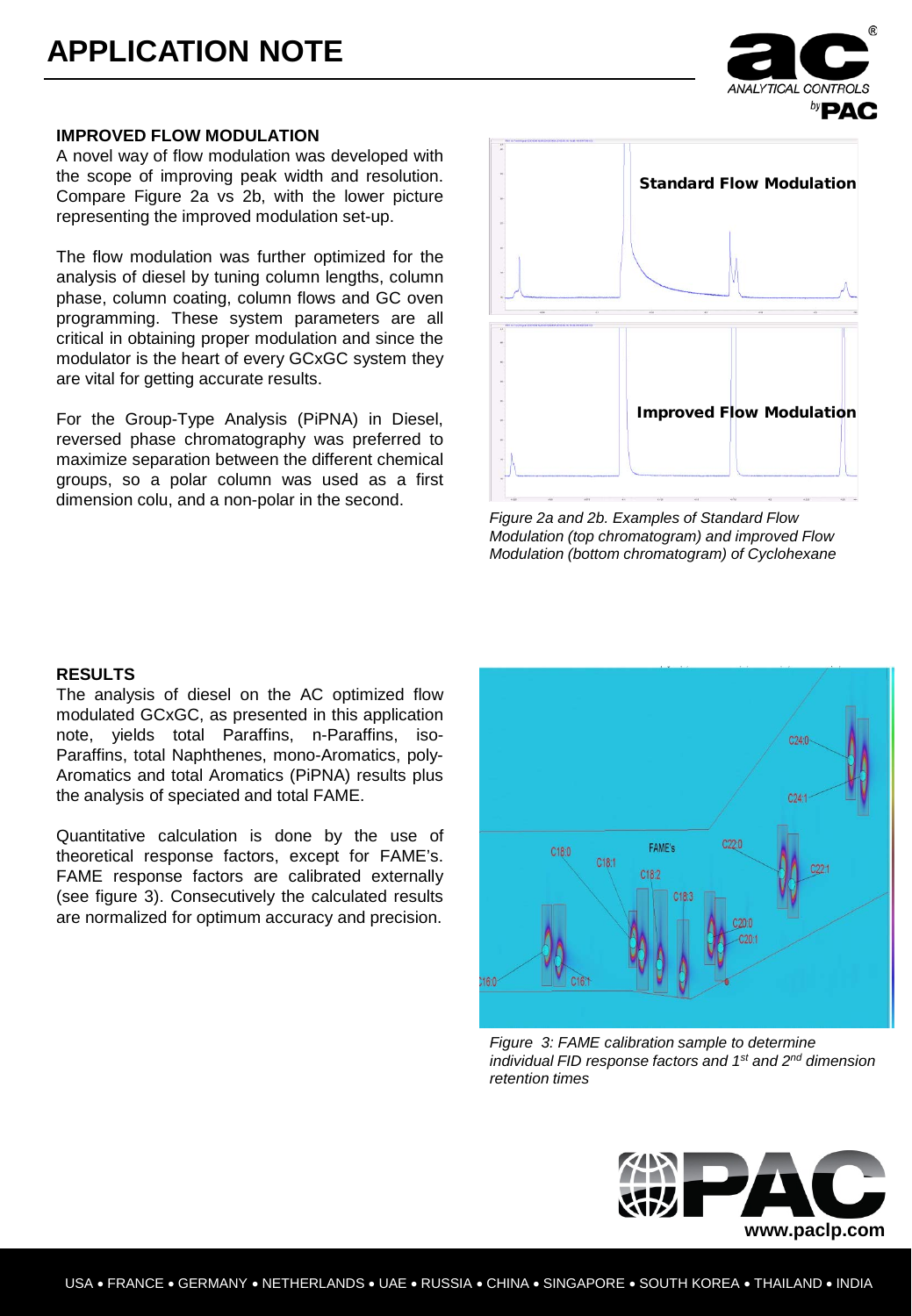The developed method was compared against EN 14078 (Determination of fatty methyl ester (FAME) content in middle distillates - Infrared spectrometry method) for bias using two well characterized samples from a FAM Round Robin.

Determined values for Total FAMES Content using the GCxGC method were quite similar to the IR methods, and well within the reproducibility of the EN12916 method reference (Figure 4). Absolute Value calculated (6.78% v/v) is well within expectation for a B7 sample.

A repeatability test was run using the #764 FAM B7 diesel round robin sample for determining short term repeatability. Table 2 summarizes run by run data for individual and total FAME content. It proves stability and ruggedness for the method

#### **LINEARITY**

The linearity of the application is checked using gravimetric additions of FAME compounds to a FAME-free diesel fuel. The standards are prepared between 0 – 10 % (w/w) total FAME. The linear correlation  $(R^2)$  exceeds > 0.999 for all single FAME compounds and total FAME content.



*Figure 4: FAME pattern in B7 diesel sample.*



*Figure 3: Linearity plots of individual and total FAME content. All Plots are % measured vs % weighed in mass*